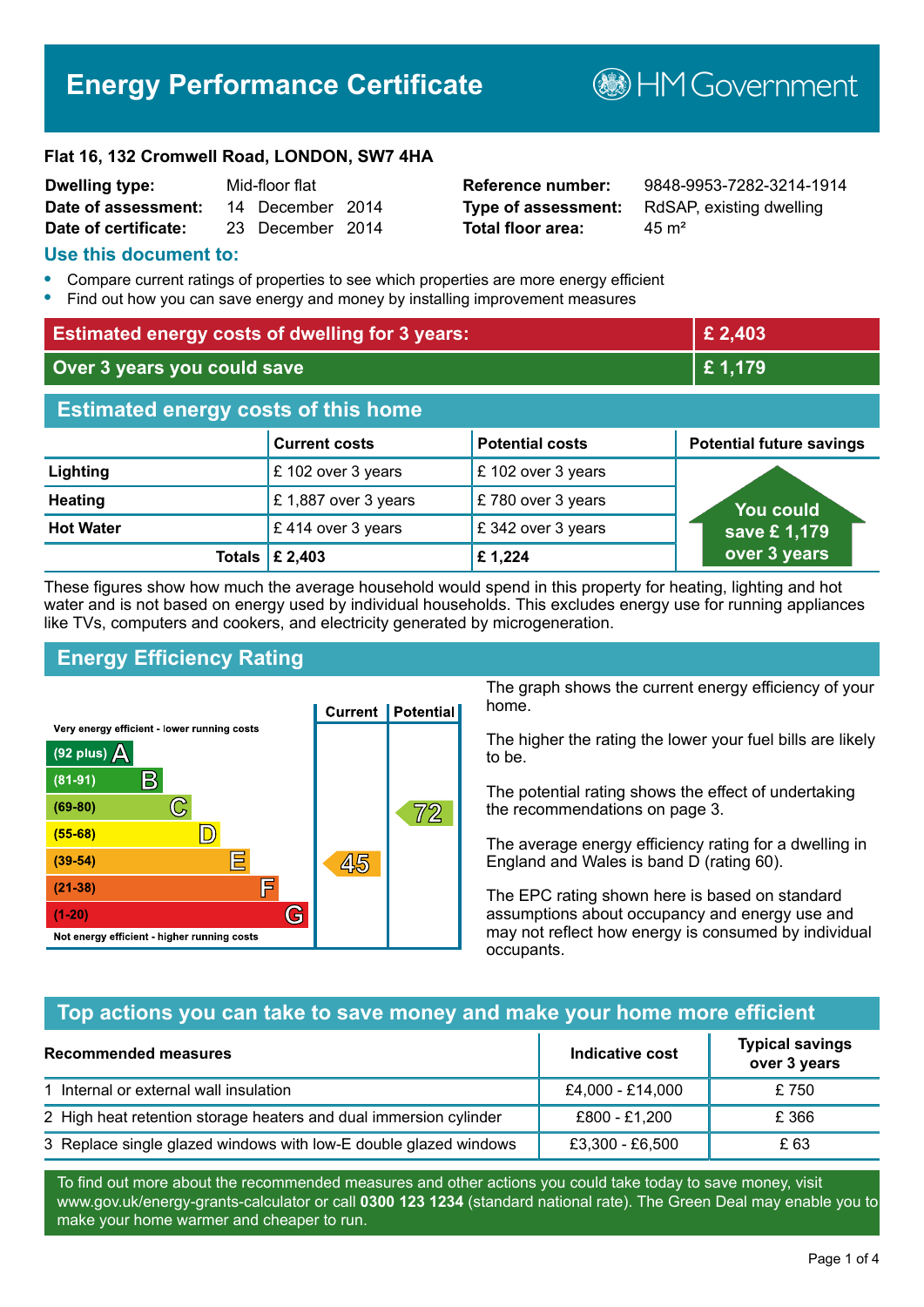**Energy Performance Certificate**

#### **Summary of this home's energy performance related features**

| <b>Element</b>        | <b>Description</b>                             | <b>Energy Efficiency</b> |
|-----------------------|------------------------------------------------|--------------------------|
| Walls                 | Solid brick, as built, no insulation (assumed) | *****                    |
|                       | Cavity wall, as built, insulated (assumed)     | ★★★★☆                    |
| Roof                  | Flat, insulated (assumed)                      | ★★★☆☆                    |
| Floor                 | (other premises below)                         |                          |
| Windows               | Partial double glazing                         | ★★★☆☆                    |
| Main heating          | Electric storage heaters                       | ★★★☆☆                    |
| Main heating controls | Manual charge control                          | ★★☆☆☆                    |
| Secondary heating     | Portable electric heaters (assumed)            |                          |
| Hot water             | Electric immersion, off-peak                   | ★★★☆☆                    |
| Lighting              | Low energy lighting in all fixed outlets       | *****                    |

Current primary energy use per square metre of floor area: 658 kWh/m² per year

The assessment does not take into consideration the physical condition of any element. 'Assumed' means that the insulation could not be inspected and an assumption has been made in the methodology based on age and type of construction.

#### **Low and zero carbon energy sources**

Low and zero carbon energy sources are sources of energy that release either very little or no carbon dioxide into the atmosphere when they are used. Installing these sources may help reduce energy bills as well as cutting carbon. There are none provided for this home.

# **Your home's heat demand**

For most homes, the vast majority of energy costs derive from heating the home. Where applicable, this table shows the energy that could be saved in this property by insulating the loft and walls, based on typical energy use (shown within brackets as it is a reduction in energy use).

| <b>Heat demand</b>           | <b>Existing dwelling</b> | Impact of loft<br>insulation | Impact of cavity<br>wall insulation | Impact of solid<br>wall insulation |
|------------------------------|--------------------------|------------------------------|-------------------------------------|------------------------------------|
| Space heating (kWh per year) | 7.782                    | N/A                          | N/A                                 | (3, 168)                           |
| Water heating (kWh per year) | ,658                     |                              |                                     |                                    |

You could receive Renewable Heat Incentive (RHI) payments and help reduce carbon emissions by replacing your existing heating system with one that generates renewable heat, subject to meeting minimum energy efficiency requirements. The estimated energy required for space and water heating will form the basis of the payments. For more information, search for the domestic RHI on the www.gov.uk website.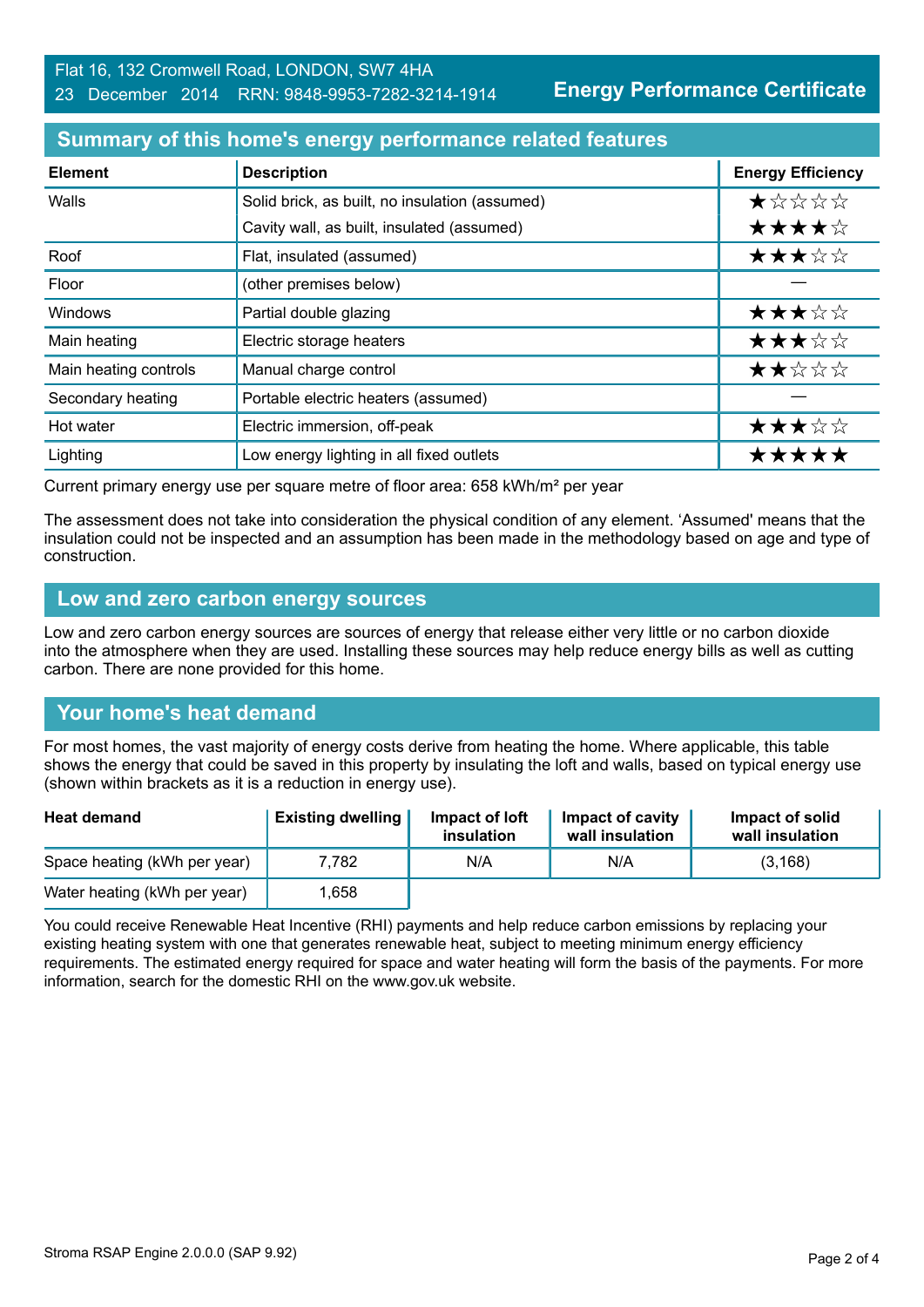#### Flat 16, 132 Cromwell Road, LONDON, SW7 4HA 23 December 2014 RRN: 9848-9953-7282-3214-1914

#### **Recommendations**

The measures below will improve the energy performance of your dwelling. The performance ratings after improvements listed below are cumulative; that is, they assume the improvements have been installed in the order that they appear in the table. Further information about the recommended measures and other simple actions you could take today to save money is available at www.gov.uk/energy-grants-calculator. Before installing measures, you should make sure you have secured the appropriate permissions, where necessary. Such permissions might include permission from your landlord (if you are a tenant) or approval under Building Regulations for certain types of work.

| <b>Recommended measures</b>                                        | Indicative cost  | <b>Typical savings</b><br>per year | <b>Rating after</b><br>improvement |
|--------------------------------------------------------------------|------------------|------------------------------------|------------------------------------|
| Internal or external wall insulation                               | £4,000 - £14,000 | £250                               | <b>D62</b>                         |
| High heat retention storage heaters and dual<br>immersion cylinder | £800 - £1,200    | £ 122                              | C71                                |
| Replace single glazed windows with low-E double<br>glazed windows  | £3,300 - £6,500  | £21                                | C72                                |

#### **Alternative measures**

There are alternative measures below which you could also consider for your home.

- **•** Biomass boiler (Exempted Appliance if in Smoke Control Area)
- **•** Air or ground source heat pump

# **Opportunity to benefit from a Green Deal on this property**

Green Deal Finance allows you to pay for some of the cost of your improvements in instalments under a Green Deal Plan (note that this is a credit agreement, but with instalments being added to the electricity bill for the property). The availability of a Green Deal Plan will depend upon your financial circumstances. There is a limit to how much Green Deal Finance can be used, which is determined by how much energy the improvements are estimated to **save** for a 'typical household'.

You may be able to obtain support towards repairs or replacements of heating systems and/or basic insulation measures, if you are in receipt of qualifying benefits or tax credits. To learn more about this scheme and the rules about eligibility, call the Energy Saving Advice Service on **0300 123 1234** for England and Wales.